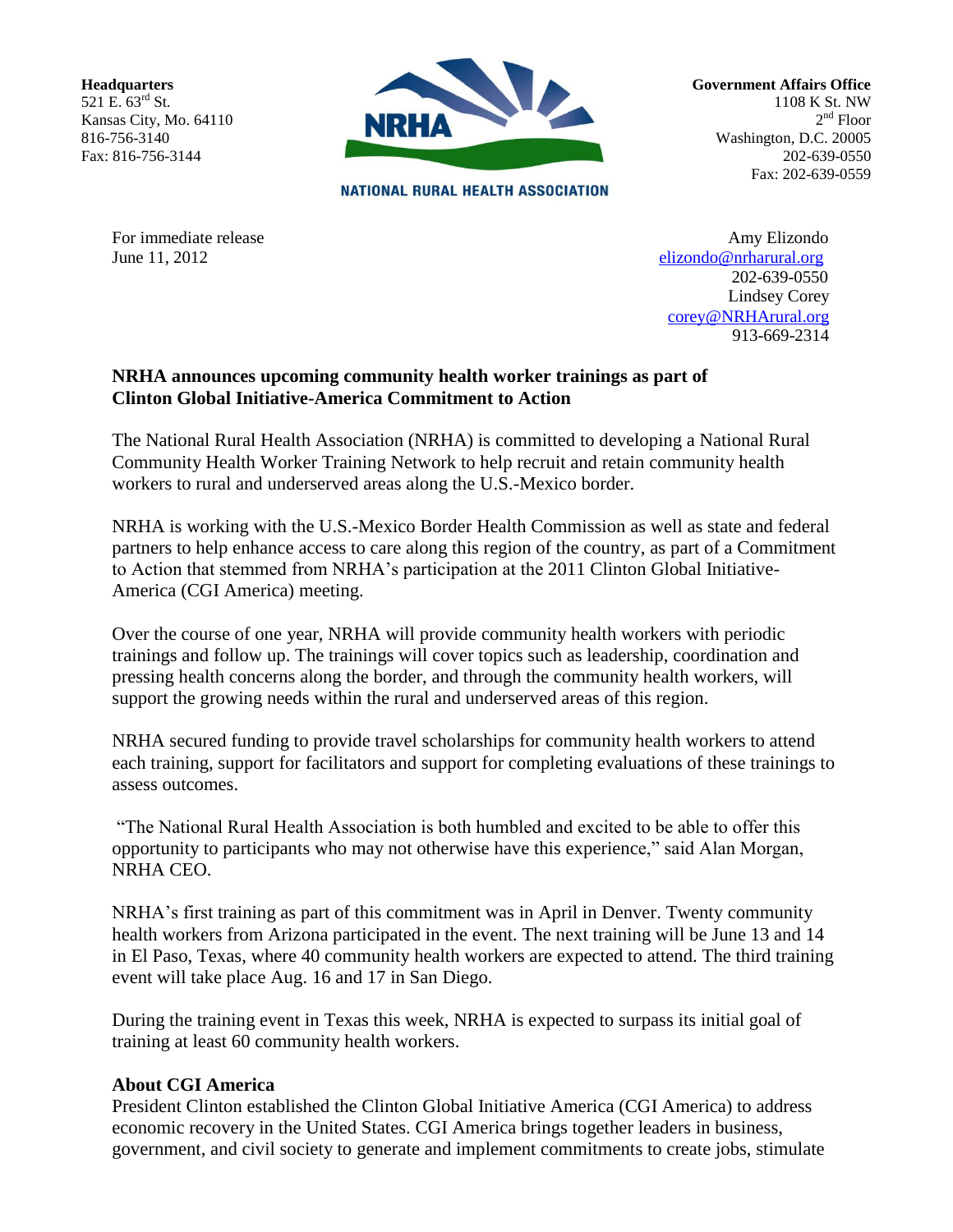economic growth, foster innovation, and support workforce development in the United States. Since its first meeting in June 2011, CGI America participants have made more than 160 commitments valued at \$12.8 billion when fully funded and implemented. To learn more, visit cgiamerica.org.

## **About the Clinton Global Initiative**

Established in 2005 by President Bill Clinton, the Clinton Global Initiative (CGI) convenes global leaders to devise and implement innovative solutions to some of the world's most pressing challenges. Since 2005, CGI Annual Meetings have brought together nearly 150 current and former heads of state, 18 Nobel Prize laureates, and hundreds of leading CEOs, along with heads of foundations, major philanthropists, directors of the most effective nongovernmental organizations, and prominent members of the media. These CGI members have made nearly 2,000 commitments, which have already improved the lives of 300 million people in more than 180 countries. When fully funded and implemented, these commitments will be valued in excess of \$63 billion. The CGI community also includes CGI University (CGI U), a forum to engage college students in global citizenship, [MyCommitment.org,](http://mycommitment.org/) an online portal where anybody can make a Commitment to Action, and CGI Lead, which engages a select group of young CGI members for leadership development and collective commitment-making. CGI America is the newest addition to this community. For more information, visit [www.clintonglobalinitiative.org.](http://www.clintonglobalinitiative.org/)

## **About the National Rural Health Association**

The National Rural Health Association (NRHA) is a nonprofit organization working to improve the health and well-being of rural Americans and providing leadership on rural health issues through advocacy, communications, education and research. NRHA membership is made up of more than 21,000 diverse individuals and organizations, all of whom share the common bond of an interest in rural health. For more information, visit [www.RuralHealthWeb.org.](http://www.ruralhealthweb.org/)